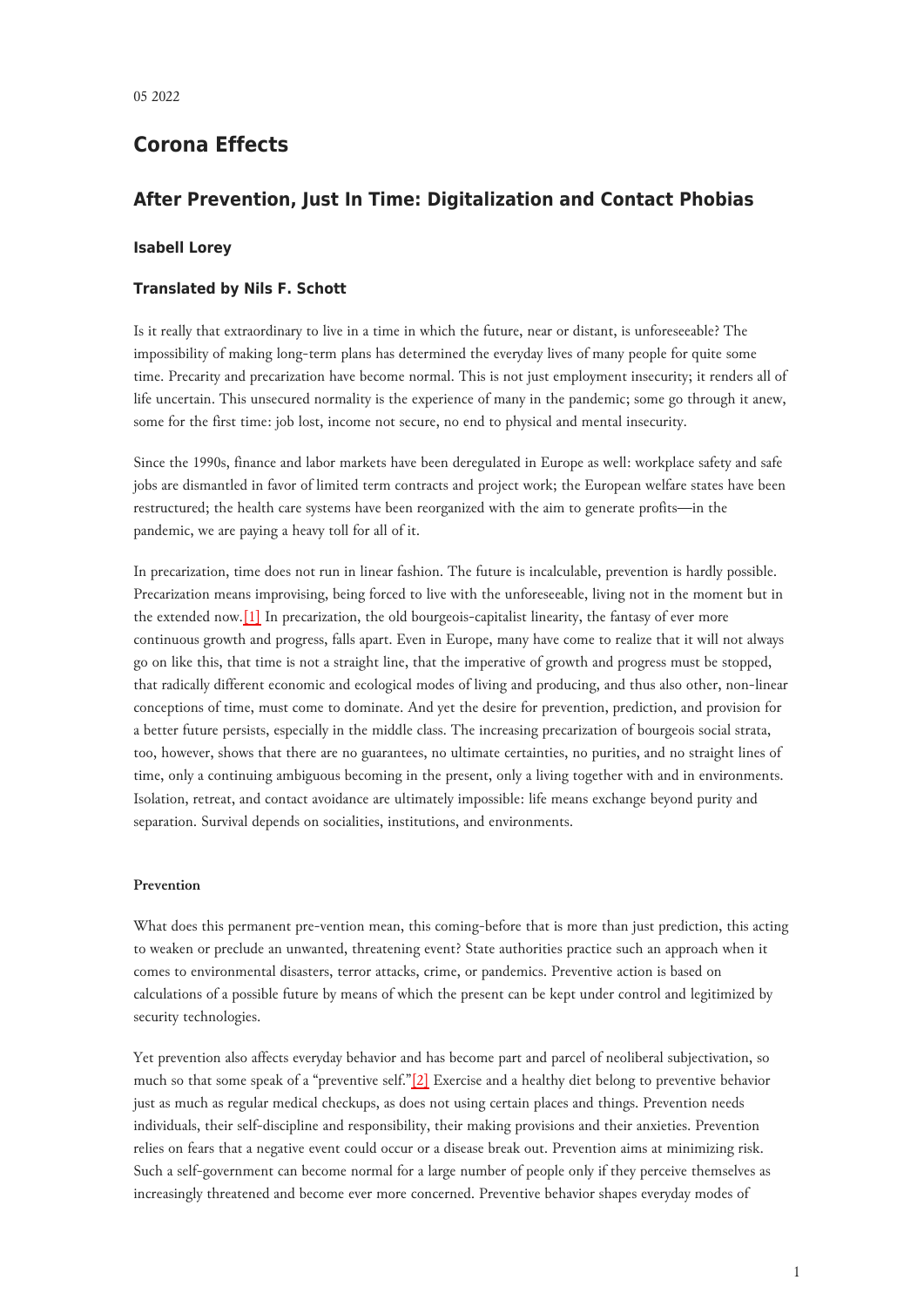subjectivation to such an extent that it becomes part of the normalized conception of time potentially to anticipate the future and influence it in the present by appropriate behavior. Everyday preventive behavior must then be constant and repeated for the hoped-for risk minimization to prove sustainable in the linearity of time. Driven by fears and anxieties, controlling and disciplining interventions are thus legitimized in the present. And yet, despite all efforts at minimizing risk, there is no certainty that things will not happen. Prevention does not bring security.

<span id="page-1-0"></span>All risk minimization is based on figures, on statistics and calculations, and thus on a knowledge production of probabilities and forecasts.[\[3\]](#page-10-2) Models that construct and work on risks intervene massively in everyday life and in self-relations.

In epidemiology, prevention research works mainly along two tracks, via statistics and individual diagnostics. Figures on the frequency of an infection in the population correspond to rules of conduct, testing, and if possible vaccinations of individuals. In this two-track approach, prevention in the healthcare sector, on the one hand, is not interested in the concrete individual subject but in anonymous infection rates in a territory and in the calculation of probable risks. On the other hand, with strategies of prevention, epidemiology aims at each individual and their concrete behavior.

<span id="page-1-1"></span>Already in the 1990s, health policy in the AIDS crisis showed that measures to serve public health aimed primarily at an individualized capacity and responsibility to reduce the risk of infection. A biopolitical transformation took place in the logic of averting danger: a danger that comes from the outside to which the individual is exposed becomes a risk that they themselves are responsible for if they do not follow official measures and medical guidelines. The neoliberal turn toward responsible risk behavior is closely interwoven with the assignation of individual guilt where risk minimization does not succeed. The public sphere begins at the "orifices of the body,"[\[4\]](#page-11-0) the openings that, to avoid infection, must be closed with condoms or masks. Neoliberalism inseparably associates thinking in terms of risk with the state's appeal to "self-responsibility."

<span id="page-1-2"></span>Risk factors were invented in the 1950s in a newly emerging field of medical research: the epidemiology of chronic diseases.[\[5\]](#page-11-1) Originally, epidemiology is the study of the course infectious diseases take, but after the Second World War, medical research increasingly emphasized the ever more common cardiovascular diseases. Thinking with risk factors emerged in the context of this research. It refers to diseases that often take many years to develop and do not display the short incubation periods of the diseases classical epidemiology focused on[.\[6\]](#page-11-2) The perspective of risk factors, in terms of medical policy, is conservative because the factors do not include conditions of inequality such as living situation or poverty but only the behavior of individuals. The assignation of individual responsibility can, quite simply, more easily be combined with medical treatment and prevention requirements. Social, economic, and ecological contexts were considered too complex for uniform health policy measures. The individualizing non-contextual approach came to shape health policy, despite a great deal of criticism from leftist social medicine since the 1970s.[\[7\]](#page-11-3)

<span id="page-1-3"></span>In the neoliberal health policy of the last few decades, based as it is on self-responsibility for provision, the logic of prevention and risk has fully come into its own: the cut-back and profit-oriented welfare state pursued an individualizing strategy of reward and punishment that appeals directly to individuals self-responsible behavior.[\[8\]](#page-11-4) The paradigm of prevention is deeply inscribed, above all also for financial reasons, in the neoliberal restructuring and reduction of European welfare states and has long become a normalized self-disciplining and self-control: a normalized part of governmental subjectivation.[\[9\]](#page-11-5) When someone does not sufficiently care and make provisions for themselves, the fault is theirs; the bad conscience and dissatisfaction about insufficient self-regulation never cease.<sup>[\[10\]](#page-11-6)</sup>

A governmental health policy oriented to such a degree by the autonomous, responsible individual impedes solidary behavior. At the same time, however, such policies are not concerned with everyone being protected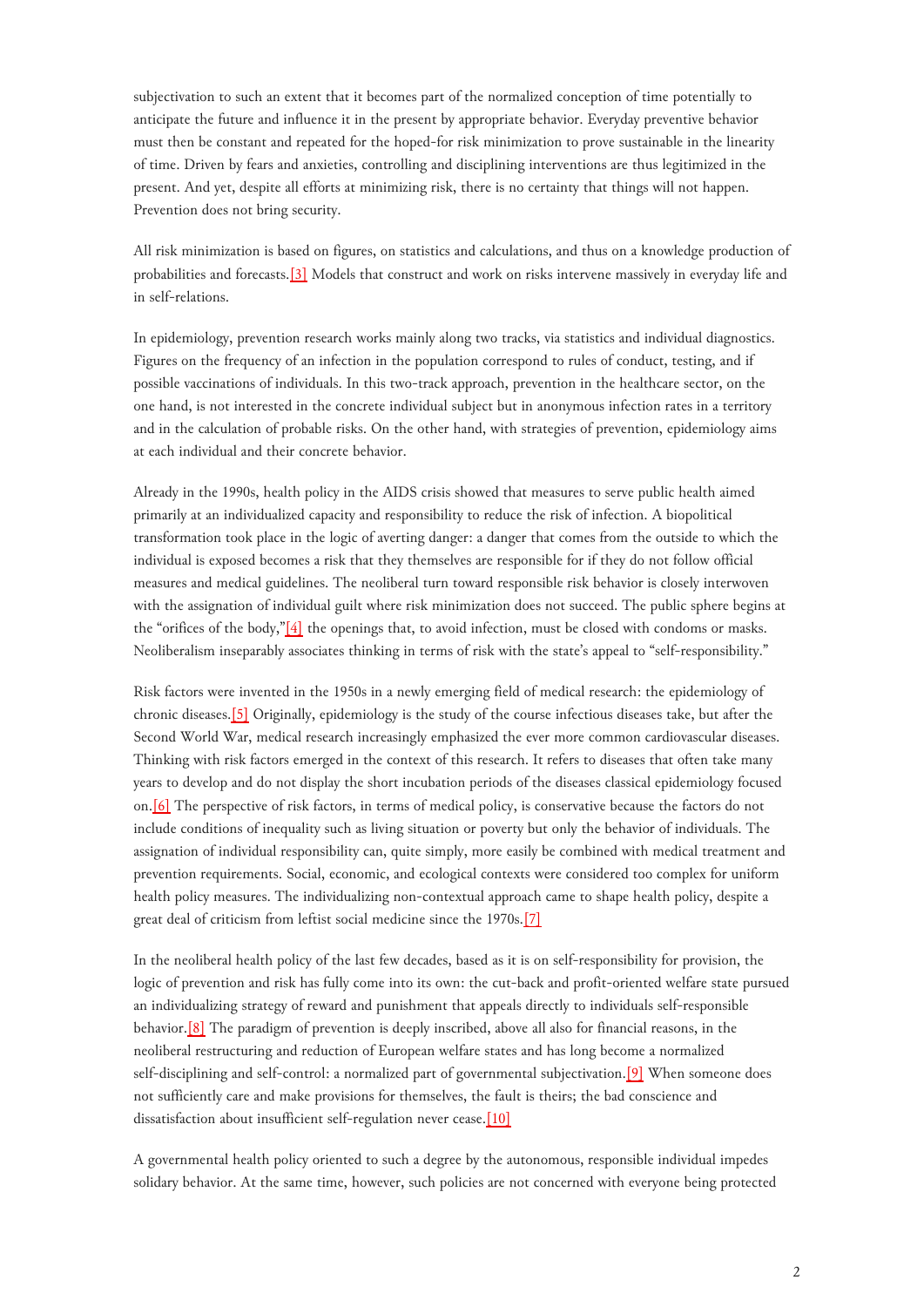and protecting themselves but with calculating, by means of statistics and probabilities, the costs for social security and administration in such a way that expenditures leave a profit. Such economized health policies produce uncertainties and precarizations already by the discourse of risk in fear-driven prevention. It is disciplined and self-governing individuals of this kind who now face the COVID-19 epidemic in Europe.

## **Exchange and air**

In the midst of the plague, governmental individual responsibility reveals the impossibility of autonomy and dissociation. If the public sphere begins at the orifices of the body, then bodies must precisely not be understood as isolated, enclosed individuals. Bodies cannot survive without contact and exchange with others and environments, without socialities. No one exists wholly autonomously; (self-)protection from disease is as impossible as protection from accidents. Bodies emerge in the first place in being affected by social and ecological environments.

<span id="page-2-0"></span>Against this backdrop of unavoidable vulnerability and of precariousness, the genealogical lines that can be drawn for the strategies of social distancing, contact reduction, and appeals to self-individualize that have imposed themselves in the course of the pandemic are remarkable. For centuries, rulers have dreamt of separating individuals and of partitioning space to be able not simply to control the exchanges and gatherings of the many to fight a plague but to prevent unrest and protest.[\[11\]](#page-11-7) The fight against contamination and the fight against uprisings are old "civilizational" allies.

<span id="page-2-1"></span>There also seem to be genealogical threads between these alliances and the stern injunction to air out rooms in the COVID winter of 2020–21. The appeal to ventilate regularly when several people are present in a closed space recalls the belief, popular all the way until the late nineteenth century, that the air is contaminated with infected matter, so-called miasma; it must therefore not be allowed to "stagnate" and instead be kept in circulation.[\[12\]](#page-11-8) The pestilential breath of miasma inspired nineteenth-century hygienists in particular to concoct a host of rules of conduct and interior designs, from the segregation of classes and alleged "races" to the partition of private homes: the separation of individuals each in their own beds and rooms, the installation of toilets in every house and for every apartment. Great breaches were cut into a large number of cities to allow the air to circulate via broad boulevards. At the same time, these circulation paths—exemplarily, Georges-Eugène Haussmann's urban planning in Paris—were meant to reduce the risk of uprisings and make it easier to control protests than it had been in working class neighborhoods' maze of alleys and the uncontrollable contacts they made possible.[\[13\]](#page-11-9)

<span id="page-2-2"></span>The fight against contamination reorganizes space to impose distance. It changes behaviors and lets new bodies emerge that become more sensitive in a variety of ways—in the form of perceiving foul odors as in the nineteenth century or in the form of the unease in situations where others are too close that is currently gaining ground. Fighting epidemics produces enormous sensitivity and high levels of stress due to their unpredictability and uncontrollability. Like miasma, infectious aerosols in the COVID-19 epidemic can "float" in every room, in every part of society, in every place, and everyone can already carry the virus, spread it by breathing, speaking, coughing, sneezing.[\[14\]](#page-11-10) We move under the constant possibility of infection. Nothing is certain, nothing is safe. Delimitations, of inside from outside, of mobile, partying potential carriers of the virus from immobile, protected non-bearers, are illusory. They lead to loneliness, to the formation of closed communities, and render authoritarianism ever more acceptable. In the midst of the pandemic, we need both care for oneself and for others particularly vulnerable and an acute sense for the way in which distancing self-regulation fans contact phobias. For in the long run, all that remains is a life with the permanent possibility of infection, with contacts, pollutions, and contaminations.[\[15\]](#page-11-11)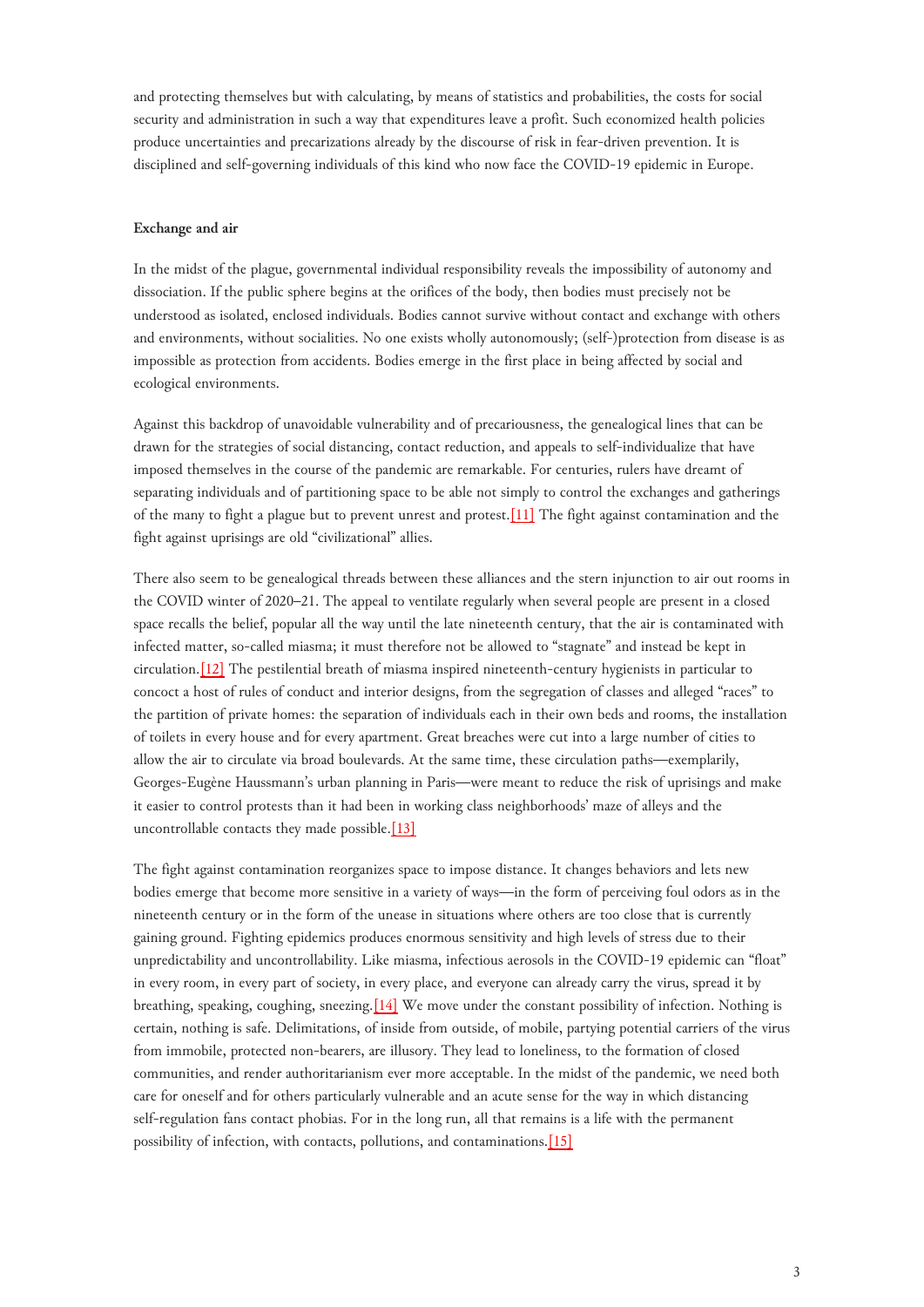#### **Experimental governing**

<span id="page-3-0"></span>In March 2020, no state and no economy were prepared—not with ICU beds, not with masks and disinfectants, not with knowledge of how to deal with such an outbreak.[\[16\]](#page-11-12) Not having predicted the fast global wave of contagion means confronting a present in which there constantly are new risks to be counterbalanced. In a pandemic emerging this way, government action in the here and now necessarily becomes experimental. Time and again, scientists and politicians must make decisions based on facts that are not unambiguous. Ever new epidemiological insights demand constant readjustments.

<span id="page-3-1"></span>Yet there is more to experimental governance: in the pandemic, it interlocks with economic dynamics and with the psycho-social temporal experience of an intensification of the now. It is a fast and agile governing that operates primarily via the executive and, by its very agility—the need to respond quickly to new events like hot spots, clusters, and so-called high risk areas—tends to marginalize the parliamentary legislative.<sup>[17]</sup> In experimental governing, ad hoc decisions are considered to be without alternative, the only kind of short-term prevention possible until new strategies have been tested.

<span id="page-3-2"></span>Even if experimental governing appears as state action that does not always and necessarily impose measures in the name of the economy, it is absolutely compatible with a dynamic of economic growth that is transforming and becoming dominant. For growth is currently moving away from future and prevention—and thus from the promise of progress of liberal-democratic post-war orders that shaped the second half of the last century in the sense of a capitalist economy. In the midst of the pandemic phase, it is becoming obvious that for some domains of the economy, not being able to plan is no obstacle at all. On the contrary, unpredictability and contingency come to determine a capitalist economy garnering strength with and after the crisis. That insecurity is increasingly part of the calculation is already quite evident in the aggravation of precarious living and working conditions. In the COVID pandemic, we experience in a compressed and accelerated way what is becoming "normal." For decades, not being prepared has been part of neoliberal economics and policies, in which public health care has been scaled back, restructured in the sense of a private sector logic of profit maximation, and provision signed over to individuals' responsibility. It was not in the interest of either the state or the economy to be (to have been) prepared: too much cost, too much standstill in circulation, too much stocking. The risk of having to fight the pandemic "just in time" was and is being accepted. That is one of the central reasons why the way COVID-19 is being confronted constitutes an "individualized just-in-time epidemiology["\[18\]](#page-12-1) and politics, which, experimentally, drives by sight.

#### **Just in time supply flows**

The virus is part of a global supply flows, of supply chains, and logistics, in which storage times in the production and delivery of commodities become ever shorter and goods are produced, transported, and distributed on demand. Storage has been replaced by the constant movement and interlinking of supply chains such that production and distribution move ever closer in time to consumer's desires. Ordered and delivered as fast as possible: just in time. The need, the desire is to be fulfilled immediately, the lack remedied at once. Delivery does not lie in the future, service is in the now. Demand is difficult to calculate, which is why on-call jobs are on the rise.

<span id="page-3-3"></span>Contrary to Fordist mass production, which operated with manufacturing large amounts of goods and storing them and was able to calculate with a demand for such large numbers, the logistics economy inverses the relationship between production and consumption. Demand determines production, factories can operate without storage. Goods are not produced in one place but, across logistic spaces, in several places. Transportation, infrastructure, and communication, as data transfer, become part of production. The time that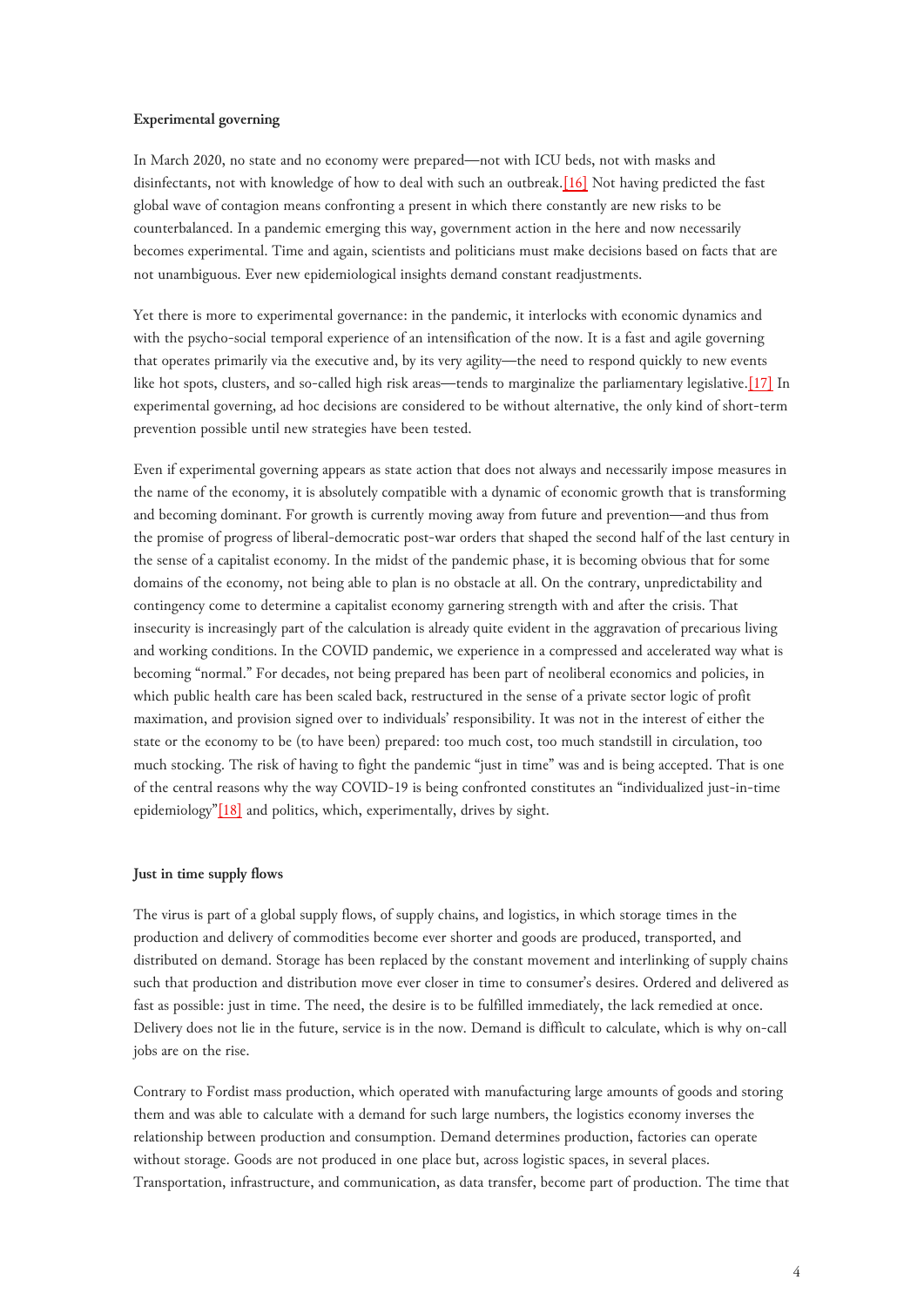lies between production and consumption shrinks; goods are produced just in time. As a result, the global movements of the supply chains have grown enormously. What appeared in the 1980s as the "Toyotist model["\[19\] i](#page-12-2)n factories has come to shape modes of living and expanded into society, along with new conditions of inequality.

<span id="page-4-0"></span>The extreme increase in online purchases since the outbreak of the pandemic is just one more boom of this logistics economy that is becoming hegemonic and has been for quite some time.<sup>[20]</sup> The flows that secure, among other things, the food supply are not to be interrupted. Even if during the pandemic, the borders were initially closed in an old nationalist reflex, the transnational logistical movements are of "systemic importance." More than that: the dynamic of this global economy fundamentally depends on the proliferation of logistical spaces, which is to be secured, not least of all, by national governments—something understood at the latest in the second round of shutdowns in the fall of 2020: national borders remained open.

<span id="page-4-1"></span>Threats to circulation, such as blockades or strikes, have repeatedly been treated as criminal acts.[\[21\]](#page-12-4) Time and again, labor and human rights are being violated along logistics chains, and extreme exploitation is practiced. Frequently, temporary jobs subject to flexible regulation combine with temporary labor migration; they are an inherent part of the just in time production of goods as of care and cleaning services.[\[22\]](#page-12-5) Logistics is not a tightly organized productive machinery but a management of "contingency, experimentation, negotiation, and unstable commitments."[\[23\]](#page-12-6) Logistics is the management of the unforeseeable with just as unpredictable precarious jobs.

<span id="page-4-2"></span>The coronavirus is part of this worldwide logistics. It "emerged at one terminus of a regional supply line in exotic foods, successfully setting off a human-to-human chain of infections at the other end in Wuhan, China."[\[24\]](#page-12-7) The virus is inscribed in wildlife trade, which, far from informal, is an increasingly formalized and capitalized worldwide sector.

<span id="page-4-3"></span>As industrial production encroaches on the last of the forest, wild food operations must cut farther in to raise their delicacies or raid the last stands. As a result, the most exotic of pathogens, in this case bat-hosted SARS-2 [i.e., COVID-19], find their way onto a truck, whether in food animals or the labor tending them, shotgun from one end of a lengthening periurban circuit to the other before hitting the world stage.<sup>[\[25\]](#page-12-8)</sup>

<span id="page-4-4"></span>Capital-controlled deforestation in the tropics, meanwhile, intervenes in ecosystems to such an extent that "wild" viruses are no longer regulated by ecological complexities and disappear but expand to human populations. Zoonotic pathogens enter the food chain and spread via supply chains. Mobility and logistics increasingly turn what used to be endemic outbreaks into epidemics and pandemics. The entire chain of production integrates practices that favor and accelerate the development and transmission of pathogens.[\[26\]](#page-12-9) This includes the agricultural and cheap meat industry with its exploitative project-based contracts for abattoir workers, the majority of whom, in Germany, migrate from eastern Europe. The production of cheap meat, too, counts as "systemically relevant" and continues during the lockdown. Yet in the first months of the pandemic, there was practically no health care for the workers; the virus spread easily, especially in the inhumane accommodations. The production and consumption of cheap meat, with its cost dumping, goes on unabated. The profits go to the meat industry, retailers, and the agrobusinesses producing animal feed. In turn, the cultivation of, in particular, cheap soybeans destroys rainforests in the Amazon and increases the risk of zoonotic pathogens entering the food chain. Meat has become an overly abundant junk good; eating it regularly still is part of a dominant lifestyle, a conception of freedom and prosperity that came to be established as the regime of food supply in the industrialized countries in the second half of the twentieth century.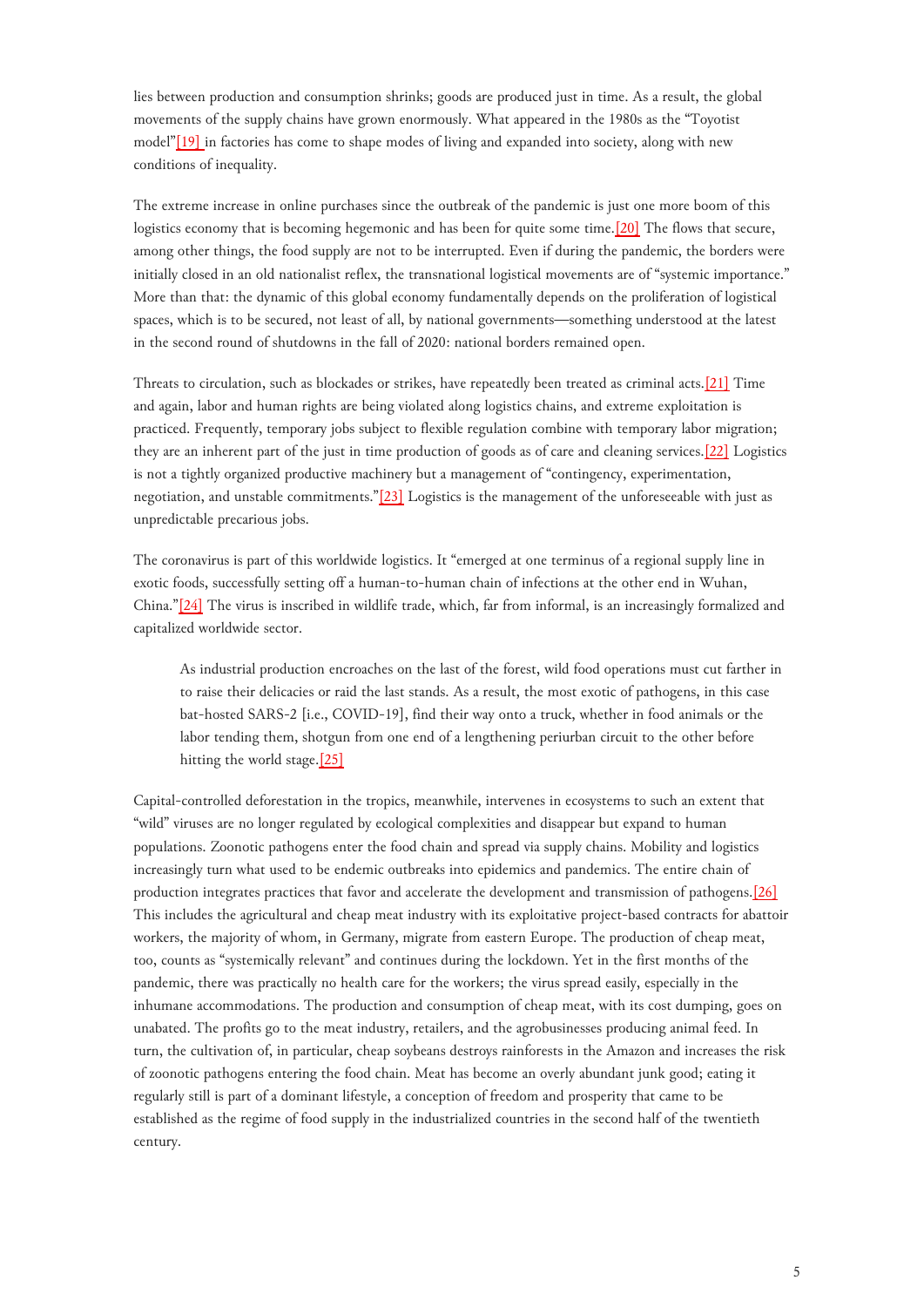<span id="page-5-0"></span>Yet it is not just in the meat industry that, for the sake of consumption, inhuman conditions dominate, especially in the housing of workers. On the vast Spanish fruit and vegetable plantations that ensure that strawberries are available in the North even during the winter, seasonal workers—largely illegalized workers from Africa—generally live in improvised tent cities, without electricity, running water, or toilets. Labor and migration are *on demand*, life and habitation remain improvised. The conditions in the EU's harvest camps are dehumanizing. The situation has long been known. Yet only once there was in increase in COVID infections in the crammed quarters and the stuffy greenhouses, where masks cannot always be worn, were they discussed publicly again.[\[27\]](#page-12-10)

<span id="page-5-1"></span>Cheap food—be it meat, fruit, or vegetables—and the delivery of goods to private homes—be it food, clothes, or books—are based on bad and extremely exploitative working conditions beyond a minimum wage and beyond any norm of "free" wage labor. Human beings and goods are increasingly subject to a "logistification.["\[28\]](#page-12-11) Not just trade in expensive wild meat or cheap pork, intra-European migration and migration from the Near and Middle East, too, can no longer be separated from logistics—as management and as world-encompassing mobility of people, things, capital, and data.[\[29\]](#page-12-12)

#### **Booming stock markets, shuttered restaurants**

<span id="page-5-2"></span>Interestingly, the usually so overly sensitive emotionalized stock markets remained largely immune to negative news in the pandemic. After a lightning fast crash in March 2020, the markets recovered quickly. It was not a longer process as in the bursting of the dotcom bubble 2002–3 or of the housing bubble 2006–8, which led to the global financial and economic crisis. The abrupt first worldwide lockdown due to the pandemic spread of the coronavirus lasted many weeks and has led to a massive, enduring downturn in the "real" economy. In the financial markets, however, it prompted merely a punctual, momentary crash. The changed needs and behaviors in the lockdown and the techniques for preventing infection immediately registered in the financial markets. The pandemic, too, offers room for growth: for pharmaceutical companies, especially those involved in the development of a vaccine; for companies that produce protective gear, such as masks or single-use gloves and gowns, on a large scale; for car makers, because car sales are on the rise in times of privatized and individualized mobility; for online retailers and delivery services, because shopping increasingly means ordering online and by phone; as well as for RV and furniture makers, energy companies, and above all, of course, the technology sector. Early fall 2020 saw the highest number of IPOs in twenty years.[\[30\]](#page-13-0) And it looks as if China is unlikely to enter a recession: in fall 2020, the Chinese economy was already growing again. Fighting the virus with rigid measures such as isolating entire cities, rigorously enforcing quarantine, and massive technological control quickly had positive effects on economic growth. Authoritarian-populist positions enviously eye China, where surveillance and restrictions have been established to a degree not (yet) possible in most of Europe.

Those businesses in the service sector that depend on physical presence and contact—restaurants, tourism, entertainment, etc.—are threatened by permanent closings and bankruptcy, which primarily affects, and not just as job loss, women and part-time or otherwise precarious workers. In the service sector, too, just in time jobs are on the rise: jobs on demand that depend on how many orders come in. Here, too, many migrants are working.

<span id="page-5-3"></span>Where working conditions in the meat and food industries are concerned, politics often looks the other way, not least because otherwise, prices would go up. That is why those extremely precarized by just in time jobs will continue to be hired by the day, the week, or the month—used briefly, fired cheaply, increasingly also without even a limited-term contract in their pocket, even without wages being paid. Poverty is on the rise everywhere because there are no legal restrictions to these practices of using labor. Economic growth and the survival of business is given priority. There still is no meaningful universal basic income to compensate for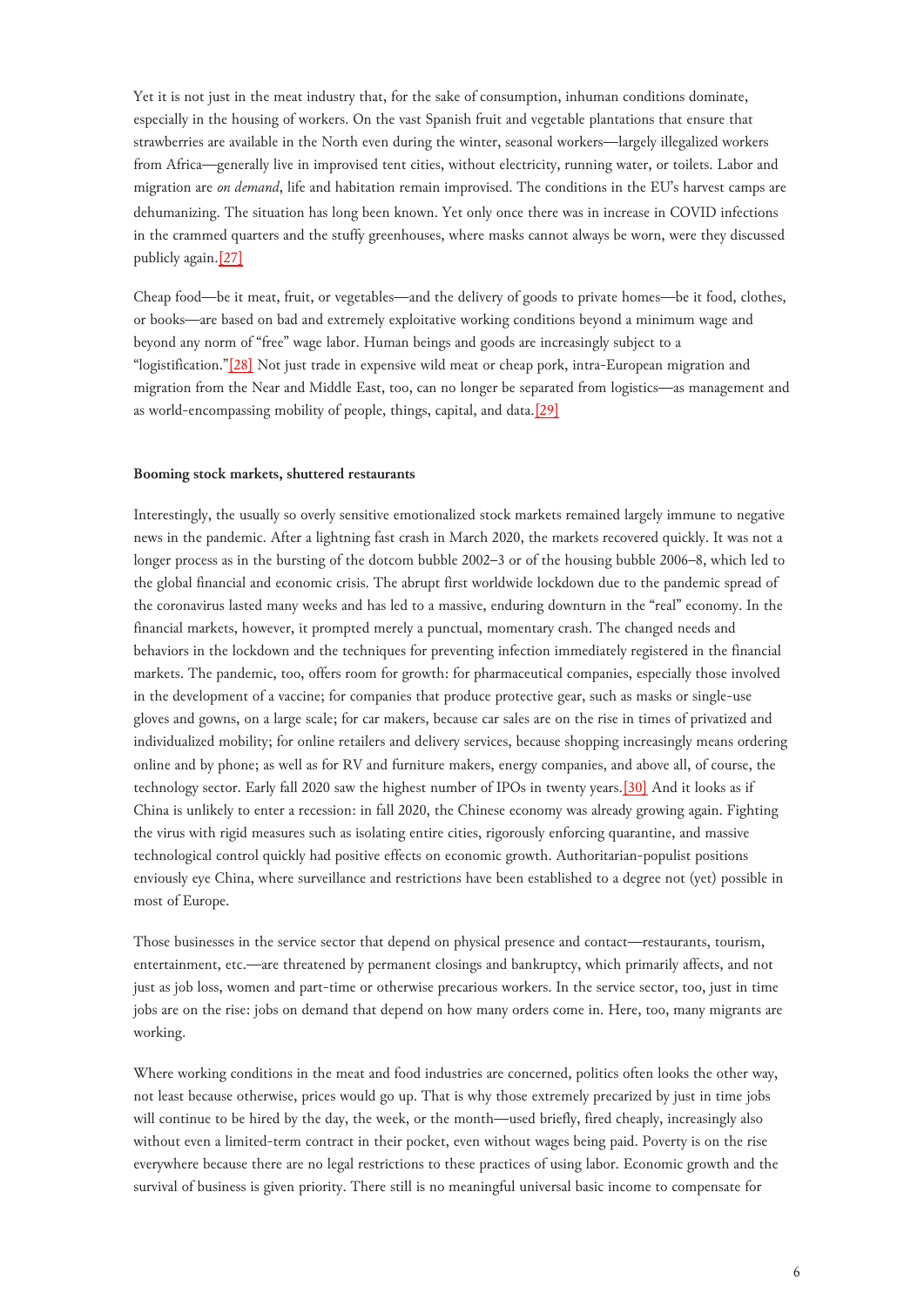extreme precarization. The pandemic is massively boosting the deregulation of the labor market; precarious jobs are already normal, including for those with higher levels of education.<sup>[\[31\]](#page-13-1)</sup>

## **Corona apps**

To prevent further lockdowns that not only burden the economy but massively restrict personal freedoms as well, many governments, administrations, and epidemiologists across the globe have placed their hopes in automated decision making systems to

<span id="page-6-0"></span>control the spread of the disease. Contact tracing apps, QR codes, thermographic cameras, sometimes equipped with face recognition software, were quickly employed to implement quarantine orders or to monitor access to places like restaurants, supermarkets, sports stadiums, and museums, as well as arrivals at airports and train stations. Since the outbreak of COVID-19, "artificial intelligence" has been massively deployed to process anonymized population data for monitoring the behavior and health condition of large numbers of individuals in real time, for marking hot spots and high risk areas, and for quick policy interventions—with in part grave consequences for human rights, health policy, and democracy.[\[32\]](#page-13-2)

Contacts with carriers of the virus are to be traced in order to establish paths of transmission over the previous fourteen days. A contact tracing app is intended immediately to notify every person exposed to the risk of infection so that they can then get tested or go into quarantine.

In Europe, two different technologies are most commonly used—one that gathers movement and location data via GPS and another that collects data about proximity to other smartphones via Bluetooth. Each has quite different consequences as to surveillance, control, and effectiveness. Authoritarian populist governments tend to use location detection technology, liberal governments so far tend to use data emerging from proximity. Generally, of course, the same technology can be used for different purposes depending on the interests pursued.

Data from Bluetooth apps can be shared voluntarily and anonymously (insofar as data security can ever be ensured) with a central server or, in decentralized fashion, with the smartphones of other users who have also downloaded the app. A "risk encounter" remains anonymous to the authorities and the app users notified, only the date of the encounter is communicated. Simultaneously, there are no sanctions yet for not installing the app. Technologies intended to detect contacts with infected persons via data measurement through proximity can at most support the work of public health departments but not replace it. For data privacy reasons, such contact tracing apps, precisely because they are organized in a decentralized way and depend on the voluntary signaling of infections by individuals, are intentionally no sole means for detecting a risk of infection.

<span id="page-6-1"></span>Yet where digital contact tracing does not depend just on the exchange with other smartphones, not just, that is, on proximity, but is combined with GPS to continuously notify authorities of a person's location, which in turn is often coupled with sanctions for rule infractions, such surveillance technology constitutes a massive interference with the rights of individuals.[\[33\]](#page-13-3) In Poland and Hungary, for example, GPS-based apps are combined with face recognition technology to ensure that (potentially) infected persons are quarantined.[\[34\]](#page-13-4) Downloading the app is obligatory. Pandemic-fighting health policies make digital mass surveillance the "new normal." This strategy is restrictive and exceptionally prone to error; many technologies not only make wrong decisions concerning the health condition of individuals but can also signal an infection, which entails obligatory quarantine, where there is none.[\[35\]](#page-13-5) Security lapses, moreover, create massive data privacy problems. Liechtenstein, for example, began a pilot study on detecting COVID-19 infections early, even without the typical symptoms, via tracking wristbands that capture skin temperature as well as heart and breathing rate. The goal is to collect the data of all of Liechtenstein's citizen to be able to recognize an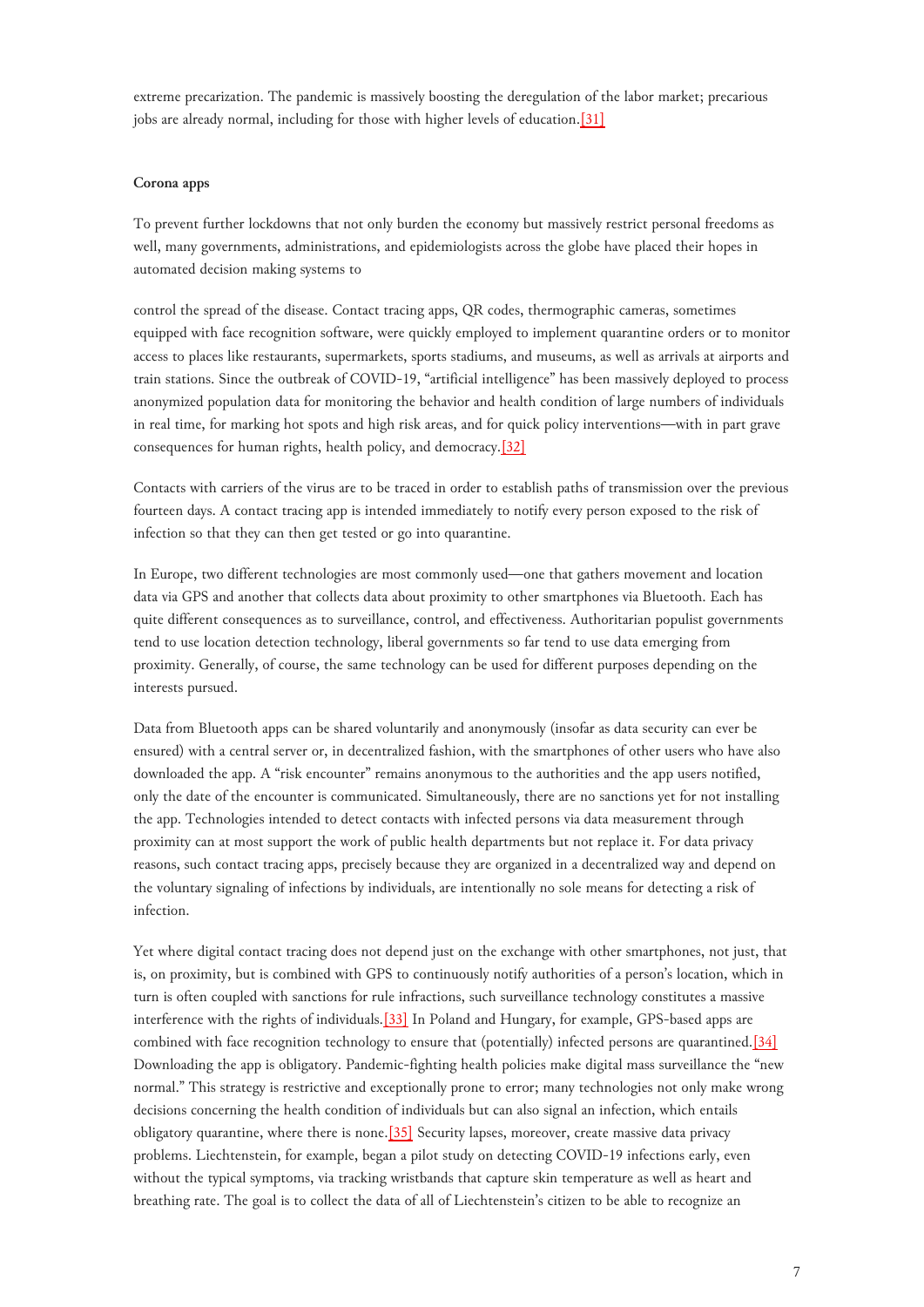infection with the virus even *before* symptoms develop or if the infection does not entail any symptoms at all[.\[36\] T](#page-13-6)he risk here is detected no longer via numbers alone, numbers that serve to declare high risk areas when a certain threshold is passed, the figure of fifty new infections per one hundred thousand inhabitants, for instance. The risk prognosis the Liechtenstein project aims for starts one step earlier and seeks to identify an infection before symptoms emerge as everyone can already carry the virus and represent a potential risk. It is the technological capture of a permanent suspicion, not of infections manually proven by testing.

<span id="page-7-0"></span>Data privacy activists, meanwhile, seriously doubt that either wristbands or GPS apps can contribute much to containing the virus. Rather more important are widespread testing, manual contact tracing, and, moreover, the right not to use such technology. Disease control can quickly lead to general population control and thereby create "new normalities." That is why there must be strict legal limits to government use of data for this kind of risk prognosis, in order for arguments of urgency in unprecedented extreme situations like the first worldwide lockdown in March 2020 not to create opportunities for governments to engage in comprehensive surveillance[.\[37\]](#page-13-7)

<span id="page-7-1"></span>Digital tracing of exchanges and contacts with others does not stop at detecting possible infections. Fighting plagues and fighting uprisings can combine today as well. When many people gather and have contact in a public or private space, infection risk assessment detects a cluster; yet it could also be a gathering of protest, a demonstration. Contact tracing technology has already been used in Minnesota, for example, to get a picture of who is protesting and monitor the contagion of resistance.[\[38\]](#page-13-8)

<span id="page-7-2"></span>It is only a matter of time when it will be possible to interlink EU countries' different national apps. What if, on crossing the border, they link up automatically such that travelers are guided to a country's official COVID app without being asked? What if this country is one that collects contact data via GPS and moreover deploys thermal scanners and facial recognition software? Or what if the facial recognition system of cameras set up in public places exchanges data with contact tracing software to detect potential COVID-19 infections?[\[39\]](#page-13-9) In that case, a local "hot spot" or regional "high risk area" might overlap with a "risk zone" marked as insurrectional. Where there is a risk of proximity and exchange, the government-ordered disguise with masks is no protection from facial recognition cameras. In 2020, the masks did indeed for a short while baffle the algorithms who did not recognize "faces" because they had not been fed faces wearing masks. But that was quickly fixed. Meanwhile, the global marked for thermal imaging and facial recognition software has entered a boom. The devices are marketed aggressively as tools in fighting COVID-19 to be deployed in supermarkets, cinemas, theaters, hospitals, and public places with many people.[\[40\]](#page-14-0)

<span id="page-7-3"></span>Mass surveillance based on "artificial intelligence" is not event-driven, it takes place continuously. As in epidemiological prevention research, it is not concerned with the concrete person but first of all with its (supposed) membership in a group based on age, sex, physiognomy, or skin color, that is, with automated identification, attribution, and contextualization via so-called pattern recognition. Those screened have no control over the classifications, especially where these are combined and compared with data flows from several sources. The decision is made automatically by "artificial intelligence" according to the data sets with which a given algorithm has been fed. Supposedly evident behavior and lifestyles are constructed technologically according to whatever dataset is used. Racist categorizations by algorithms are on the rise; some faces are even refused recognition as human because the scanners in the "global North" often do not recognize non-white faces. Many of the new images used to train pandemic-compatible algorithms come from freely accessible social media platforms like Instagram; mask selfies are the *dernier cri* among the people feeding the algorithms[.\[41\]](#page-14-1) If only because of this infinite voluntary supply of images from those who are then surveilled by them, facial recognition technologies and their applications in surveillance are here to stay.[\[42\]](#page-14-2)

<span id="page-7-4"></span>China is the uncontested pioneer in facial recognition technology that is not only part of the fight against the current pandemic but has for some time been fundamental as much in smart city conceptions as in gigantic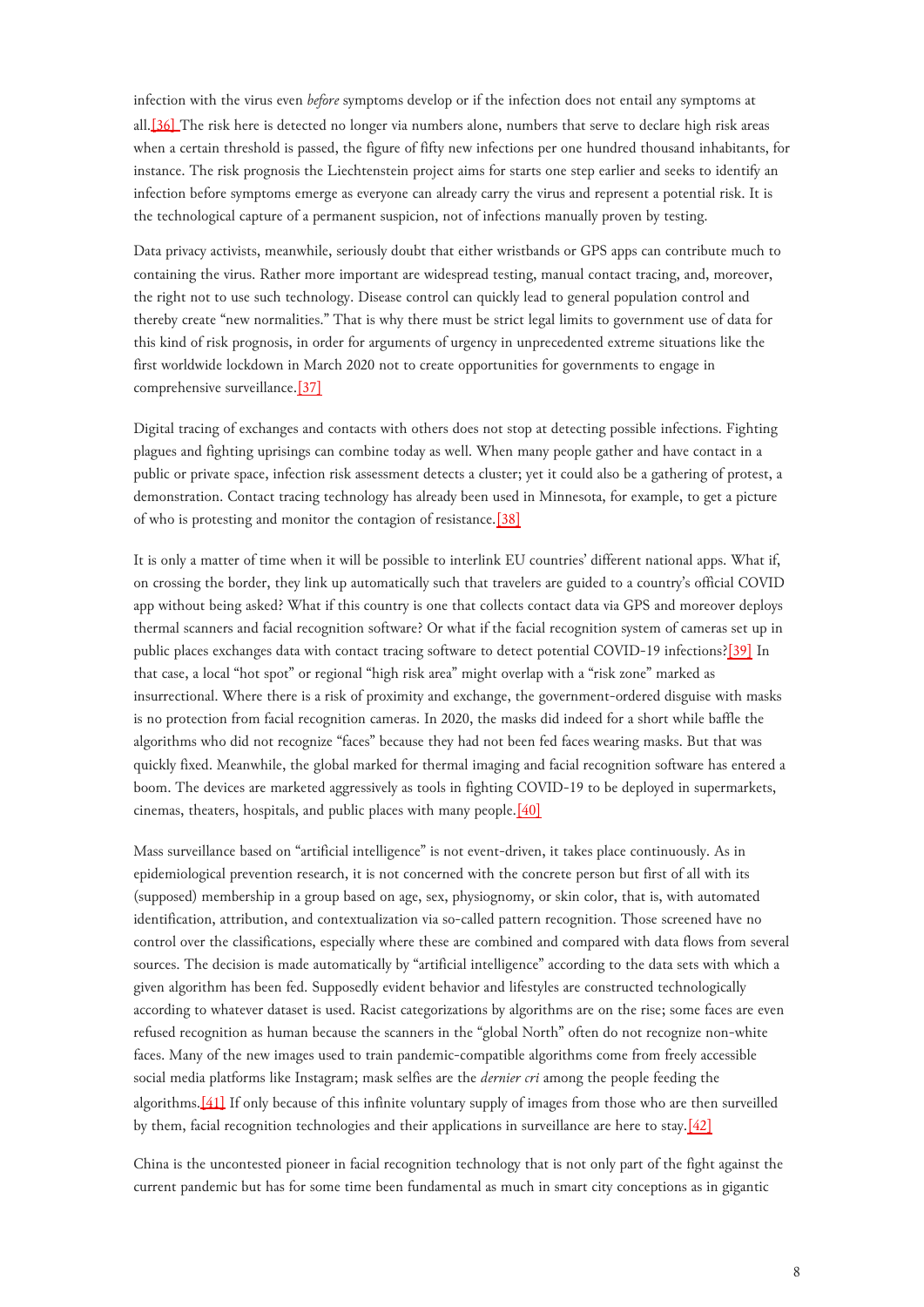trade and infrastructure projects like the New Silk Road that is gradually implemented in Europe as well. Such global logistics projects, including many European partners, play a decisive role in increasing the hegemony of the logistics economy and the number of precarious just in time jobs.[\[43\]](#page-14-3)

#### **The new petty bourgeoisie of the home office**

<span id="page-8-0"></span>The COVID pandemic has rapidly changed the way we work, live, shop, and move. Digitalization clearly shapes our everyday life, not just in contract tracing apps and facial recognition cameras. Working from home was suddenly possible very quickly and wanted by many: a global experiment in digitalization. Nine to five has definitively been dismissed as the norm of working time. Another turn of the screw of neoliberal labor: the entire person is now being capitalized, including their social environment, in their own homes. Clear boundaries no longer exist between labor and reproduction. Precarization continues to rise.[\[44\]](#page-14-4) Spare time becomes a relic from Fordist times, a point made evident (once more) in the normalization of the home office. Nonetheless, ever more people can imagine working from home in the long term, although within the home, there is no longer any possibility of retreating from work to private life. Suddenly, telecommunications allows glimpses of spheres of privacy never designed to be seen by colleagues. Who has a table to work at in their home that is not being used to eat and play as well? Who has the calm required for focused work?

<span id="page-8-1"></span>There are many who say that requiring workers to be physically present in the office is antiquated, that productivity takes place in the home as well. After all, many work more and work longer hours at home, some even with less stress. Less stress, however, is something women do not benefit from since they continue to be the main providers of care and reproduction work, especially when there are children in the house.[\[45\]](#page-14-5) The increase in working from home is unlikely to a more just distribution of care work. Others say, against working at home, that creativity arises only from exchanging with colleagues. Both arguments are concerned with economic productivity and growth. Working from home saves companies and institutions a lot of money: office space can be reduced and work stations be deployed more flexibly. Having one's "own" desk or office will soon be a luxury and a reward. The use of co-working spaces (in the sense of rooms being used for work successively by different individuals) continues to rise, commuting and business travel continues to fall. Offices tend to become places of contact with colleagues rather than work places. The digital infrastructure is becoming ever more reliable in ever more places. This digital boost in the home has already brought extreme profits for tech giants like Microsoft and companies like Zoom; Netflix and Disney are replacing cinemas; and Amazon tripled the previous year's revenue already in the third quarter of 2020.

<span id="page-8-2"></span>At the same time, many are beginning to garden at home, even if it's just on the balcony. In Berlin, COVID has led to an unprecedented run on allotment gardens such that waiting times for a plot can reach twelve years.[\[46\]](#page-14-6) Books on self-sufficiency and gardening guides are selling far better than they have in years.

Yet not working at the office has risks of its own: Does insurance cover working on the bed, balcony, or even on the beach? Who is paying for equipment in the "anywhere office"? And who decides in which places outside the office one is actually allowed to work? The difference between those who (must) remain mobile, and who often guarantee mobility, and those who become largely immobile, becomes greater. Immobility applies not only for salary workers, civil servants, and project workers with college degrees. Factories and artisan workshops, too, increasingly seek out possibilities for working at home: camera monitoring of production processes or controlling 3D printers is possible from home as well. As production chains are being relocated back to Europe (because in an emergency, supply chains and just in time production of things like protective masks create supply shortfalls and too great a dependency on countries outside Europe), it is possible to reactivate the precarious work in the home primarily performed by women. This home office trend, however, does not particularly affect those who work in infrastructure, logistics, and transportation, or in care and nursing professions; on the whole, they still earn less than those working in the anywhere office. For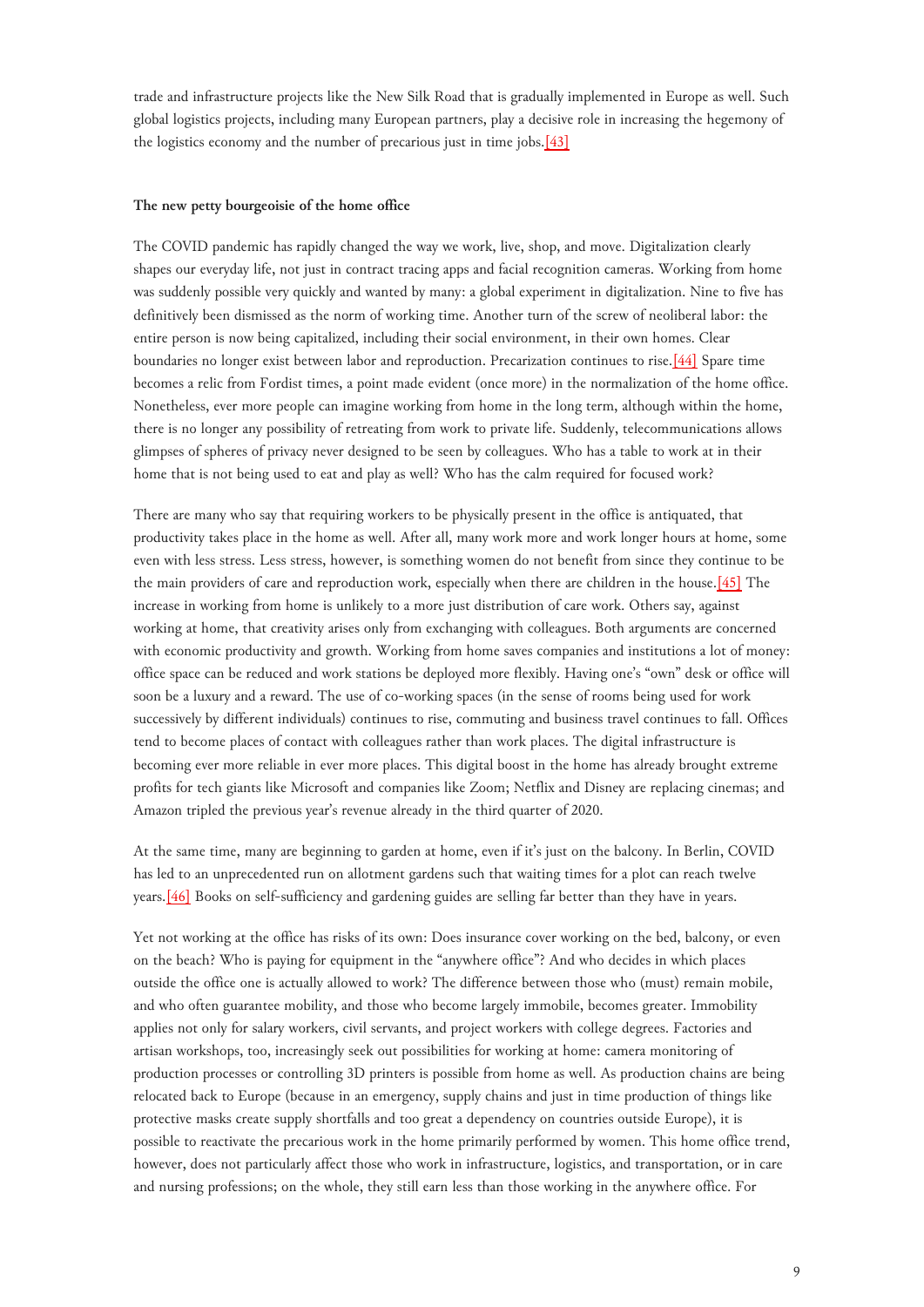many in the middle class, the balcony is no longer enough; they move from the city to the countryside, into a "little" house with more space to fit in everything and everyone in a time of ever more work in the home. Those who can afford this increasingly find the many people in the cities hard to deal with: much too dangerous, opportunities for contact everywhere.

<span id="page-9-0"></span>Contact phobias proliferate. In 2020, no cash no contact digital payments became more popular, including payments via smartphone or smartwatch offered by Apple or Google. In many moments of everyday life, digitalization supports contact avoidance. Another digital trend in life without contact is the worldwide increase in sales of AI sex robots and in brothels that provide them.[\[47\]](#page-14-7)

To evade infection in stores and in the public, the new work-home is supplied by delivery services. Public infrastructure seems threatening, encounters with others who do not belong to a select proximity are largely avoided. Just in time deliveries to the work-home of higher income earners lead to massive growth of precarious just in time jobs in the mobility-based logistics sector. Immobility in the home is not possible without the mobility of supply logistics. The temporal experience of being caught in the now is compensated by real-time deliveries—all just in time. The now is the capitalist best seller.

<span id="page-9-1"></span>What will city centers look like in ten years? Will there be an increase in "pandemic resilient" architecture that works largely via contact avoidance?[\[48\]](#page-14-8) Who will be able to afford that? Will shopping change, beyond online purchases? Will (owner-run) retail concentrate in the neighborhoods, where distances are short and one knows the owner? Will city neighborhoods become villages of comfort, where every stranger is recognized?

<span id="page-9-2"></span>The new retreat into work-privacy, accessible only to family and select friends, is predestined to cement old gender models as much as traditional notions of family, community, and belonging. Others are primarily a possible threat, and when they have parties and boisterous contact, there are recurrent complaints that they do not care for the welfare of the community, communities that are becoming ever smaller and ever more closed off. They are treated like escapees and dangerous persons, and the question is raised—for example, by the Minister President of the Rhineland-Palatinate, Social Democrat Malu Dreyer, in October 2020[\[49\]—](#page-14-9)how they can be brought *back* into the community. The answer quickly becomes: through discipline, punishment, and authority. As the loss of control endures, the confrontation with ever-rising infection numbers changes language and ways of thought. Problematically, the communities of the home, the family, and close friends correspond to renationalization across Europe—out of nowhere, national borders are back, and the freedom of movement guaranteed by the Schengen area is suspended. The focus on the home and the nation massively works in favor of the rising authoritarian populism and its alliances.<sup>[50]</sup> Authoritarian governance on the state and the institutional levels is above all an attempt at regaining control in uncontrollable, unplannable, radically contingent times. To discipline the population, fears are being stoked that are meant to restrict contacts and mobility and promote restricting oneself to the home.

In the digitalized private sphere, we witness the return of a kind of Biedermeier lifestyle that—in conjunction with increasing authoritarianism and expanding phobias about contacts with people one does not know, and be it the neighbors one block over—leads to a worrisome mixture. Comprehension for everything outside one's own bubble is on the wane. This Biedermeier longing to shut out the world and the other is rampant in all social strata and all political camps. This longing seems to grow stronger with every crisis. In crisis situations, (en)closure and authoritarianism become legitimate modes of communication. But when will there be no crisis? "After" COVID, how quickly will a new pandemic threaten the national community?

In the current COVID pandemic, behaviors and longings for a new phase of capitalism are being rehearsed in an enormously compact and accelerated way. This new phase depends essentially on each and every individual learning to deal with extreme unplannability and extreme insecurity. Growth is most likely for those companies that profit from the current enduring change, and it is these logistics and technology companies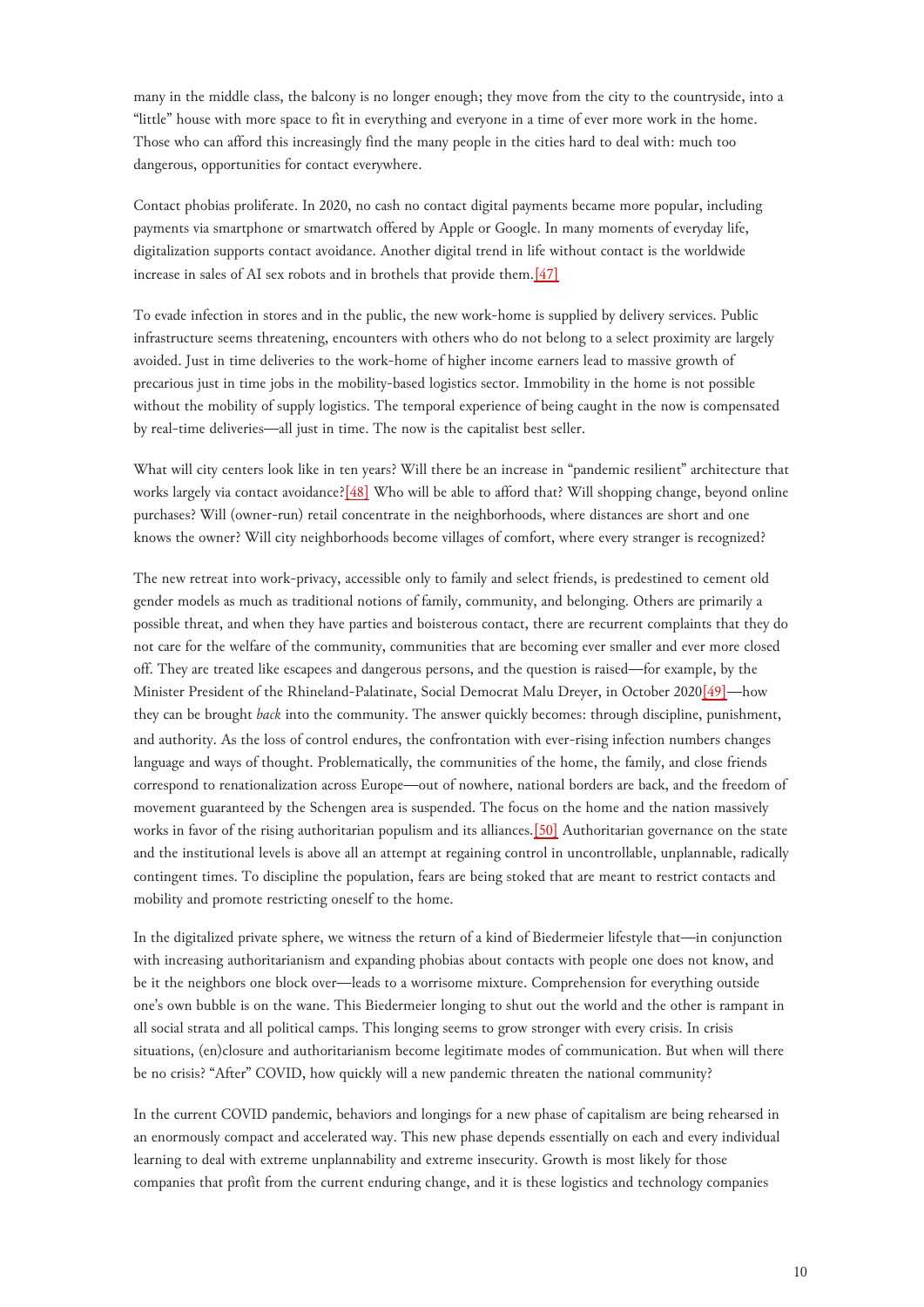that further advance the normalization of extremely precarious just in time jobs.

Instead of seeking an impossible control and security in enclosure and immobility, the new temporal experience of the now should serve to change social conditions fundamentally—not to preventively avoid a catastrophe in the future but because things cannot go on like this in the present. The pandemic is not a time of exception we all have to make it through somehow. It is less an exceptional phase than an acceleration and amplification of existing capitalist, ecological, and social conditions: the fight against COVID-19 continues governmental governance via fear; it reactivates misogynous, racist, homophobic and transphobic conditions of domination; it expands precarization and poverty; and makes exploitative and destructive economies and relations to nature even more visible than before. The COVID-19 pandemic is not simply caused by a very contagious new virus; it is deeply entangled in old and new ways of living and working. Climate change may have been moved to the background but is permanently present throughout the pandemic, for the spread of the virus cannot be understood without looking at ecological and economic devastations.

Even if at the height of the pandemic there is, time and again, good reason to isolate and avoid contacts, this practice especially must not come to determine our lives in the long term. It will take a much better understanding of global connections and entanglements for radically different ways of living and working to become dominant that place the vital dependencies of proximity, exchange, and ecologies at the center.

It has long been clear that the virus does not come from outside, that it cannot be externalized, but spreads with socialities and prompts us to focus on the now. That is good news because the time we can shape is the time of the now, not the future. The future is only a crutch we dream up to bend the unpredictability of life into a continuous line and thereby to make it controllable, supposedly. Losing the old orientation is necessary to put a radical end to this time of progress and growth. In dealing with unplannability and precarization we learn to get "ahead of the curve" of capitalist transformation and finally think ecology, health, and care together without preventive thinking, surveillance, and control.

#### *(finished beginning 2021)*

*(first published in Isabella Kohlhuber, Oliver Leistert (eds.),* Hamburg Maschine revisited: Artistic and Critical Investigations into Our Digital Condition*, Hamburg: Adocs 2022)*

<span id="page-10-0"></span>[<sup>\[1\]</sup>](#page-0-0) On the conception of an expanded present, see Isabell Lorey, *Demokratie im Präsens; Eine Theorie der politischen Gegenwart* (Berlin: Suhrkamp, 2020), as well as *State of Insecurity: Government of the Precarious*, trans. Aileen Derieg (London: Verso, 2015).

<span id="page-10-1"></span>[<sup>\[2\]</sup>](#page-0-1) Martin Lengwiler and Jeanette Madarász, eds., *Das präventive Selbst: Eine Kulturgeschichte moderner Gesundheitspolitik* (Bielefeld: Transcript, 2010).

<span id="page-10-2"></span>[<sup>\[3\]</sup>](#page-1-0) See Reinhart Koselleck, "The Unknown Future and the Art of Prognosis," trans. Todd Presner, in *The Practice of Conceptual History: Timing History, Spacing Concepts,* 131–47 (Stanford, CA: Stanford University Press, 2002).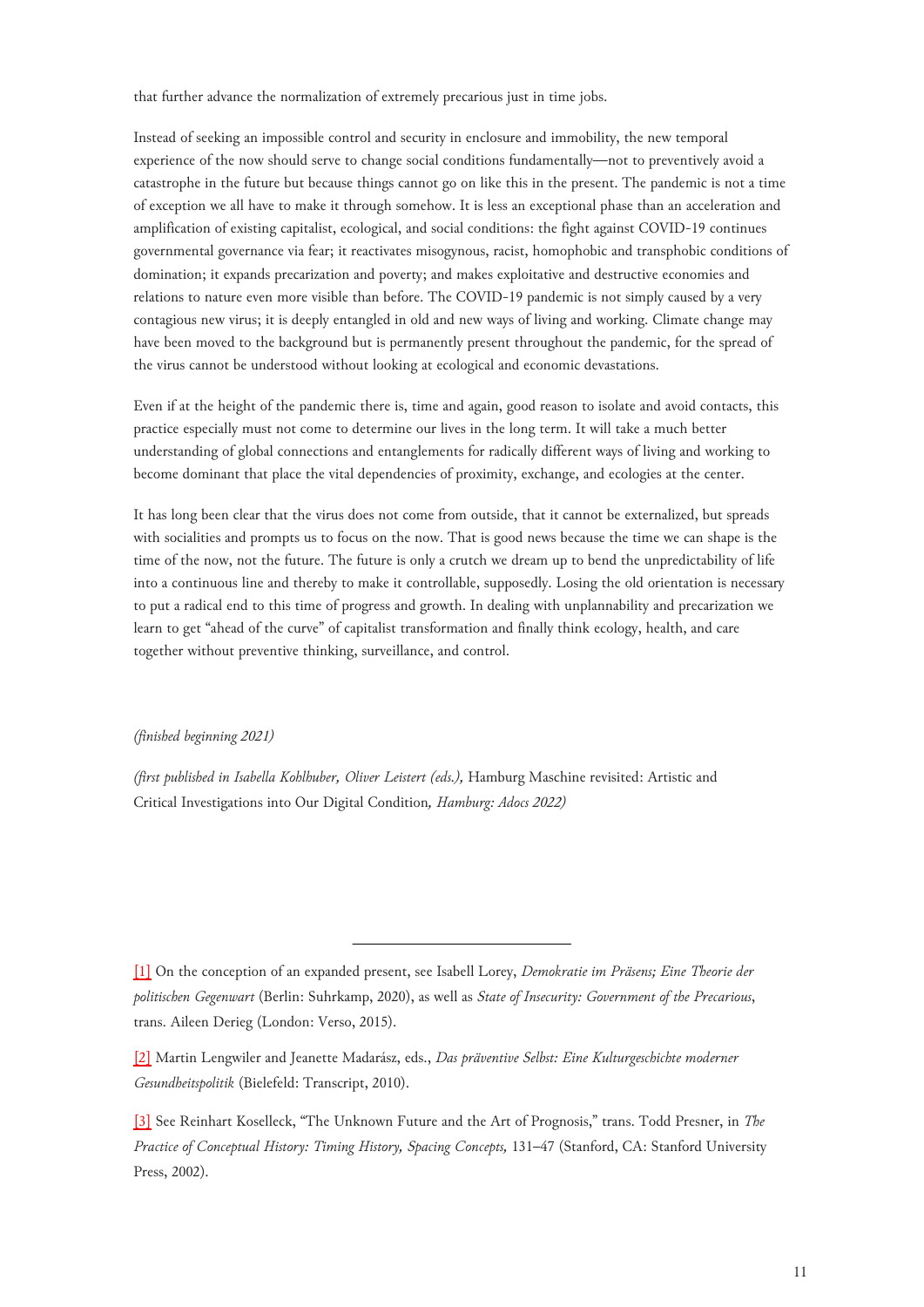<span id="page-11-0"></span>[\[4\]](#page-1-1) Brigitte Weingart, *Ansteckende Wörter: Repräsentationen von AIDS* (Frankfurt: Suhrkamp, 2002), 119.

<span id="page-11-1"></span>[\[5\]](#page-1-2) See Carsten Timmermann, "Risikofaktoren: Der scheinbar unaufhaltsame Erfolg eines Ansatzes aus der amerikanischen Epidemiologie in der deutschen Nachkriegsmedizin," in Lengwiler and Madarász, eds., *Das präventive Selbst*, 251–78, here 252.

<span id="page-11-2"></span>[\[6\]](#page-1-2) See Timmermann, "Risikofaktoren," 253.

<span id="page-11-3"></span>[\[7\]](#page-1-2) See Timmermann, "Risikofaktoren," 257 and 268–72.

<span id="page-11-4"></span>[\[8\]](#page-1-3) See Robert Castel, "Von der Gefährlichkeit zum Risiko," in Manfred Max Wambach, ed., *Der Mensch als Risiko: Zur Logik von Prävention und Früherkennung*, 51–74 (Frankfurt: Suhrkamp, 1983), as well as Ulrich Bröckling, "Prävention," in Ulrich Bröckling, Susanne Krasmann, and Thomas Lemke, eds., *Glossar der Gegenwart*, 210–14 (Frankfurt: Suhrkamp, 2004), 213–14.

<span id="page-11-5"></span>[\[9\]](#page-1-3) The concept of governmentality, which describes the interlocking of state regulation and self-government, was developed by Michel Foucault; see his *Security, Territory, Population: Lectures at the Collège de France, 1977–78*, ed. Michel Senellart, trans. Graham Burchell (Basingstoke: Palgrave Macmillan, 2014), and *The Birth of Biopolitics: Lectures at the Collège de France, 1978-79*, ed. Michel Senellart, trans. Graham Burchell (Basingstoke: Palgrave Macmillan, 2008).

<span id="page-11-6"></span>[\[10\]](#page-1-3) Prevention constantly fails, because of its insatiable longing for unequivocalness, security, and permanence. Some risk always remains and new risks can arise. At the same time, prevention in the health sector is weakened by the fact that many people do not (want to) develop a preventive health-political relationship with their body through, for instance, a healthy diet, exercise, or abstention from smoking and alcohol. See also Bröckling, "Prävention," 214–15.

<span id="page-11-7"></span>[\[11\]](#page-2-0) See Isabell Lorey, "The Dream of the Governable City: On Plague, Policey and Raison d'état," trans. Aileen Derieg, *transversal texts*, June 2007, online, [https://transversal.at/transversal/1007/lorey/en.](https://transversal.at/transversal/1007/lorey/en)

<span id="page-11-8"></span>[\[12\]](#page-2-1) Miasma theory goes back to Hippocrates of Kos in the fourth century BCE and describes the evaporation from the ground of toxic matter then distributed by the air. In the Middle Ages, fear of miasma led to quarantine measures against the plague. Plague physicians' beak-like masks containing herbs and vinegar were to protect their wearers from patients' toxic exhalations. Because of lacking knowledge about bacteria and viruses, attempts at explaining the emergence of various plagues cannot be disentangled from miasma theory well into the twentieth century.

<span id="page-11-9"></span>[\[13\]](#page-2-1) See Alain Corbin, *The Foul and the Fragrant: Odor and the French Social Imagination*, trans. Miriam Kochan (Cambridge, MA: Harvard University Press, 1986).

<span id="page-11-10"></span>[\[14\]](#page-2-2) On the specifically German practices of *Stosslüften*, impact ventilation, and *Querlüften*, cross ventilation, not just in times of COVID, see Kate Connolly, "Germans Embrace Fresh Air to Ward Off Coronavirus," *The Guardian*, 30 September 2020, online,

<https://www.theguardian.com/world/2020/sep/30/germans-embrace-fresh-air-to-ward-off-coronavirus>

<span id="page-11-11"></span>[\[15\]](#page-2-2) This is neither a plea for "herd immunity" via infection without protective measures, which simply accepts the death of large numbers of people, nor does it in any way seek to accommodate conspiracy theorists and COVID deniers.

<span id="page-11-12"></span>[\[16\]](#page-3-0) "No health system was prepared. In the future, we must have a crisis mechanism that allow us to switch over immediately," as WHO's Regional Director for Europe Hans Kluge puts it in an interview with the *Süddeutsche Zeitung* (July 20, 2020).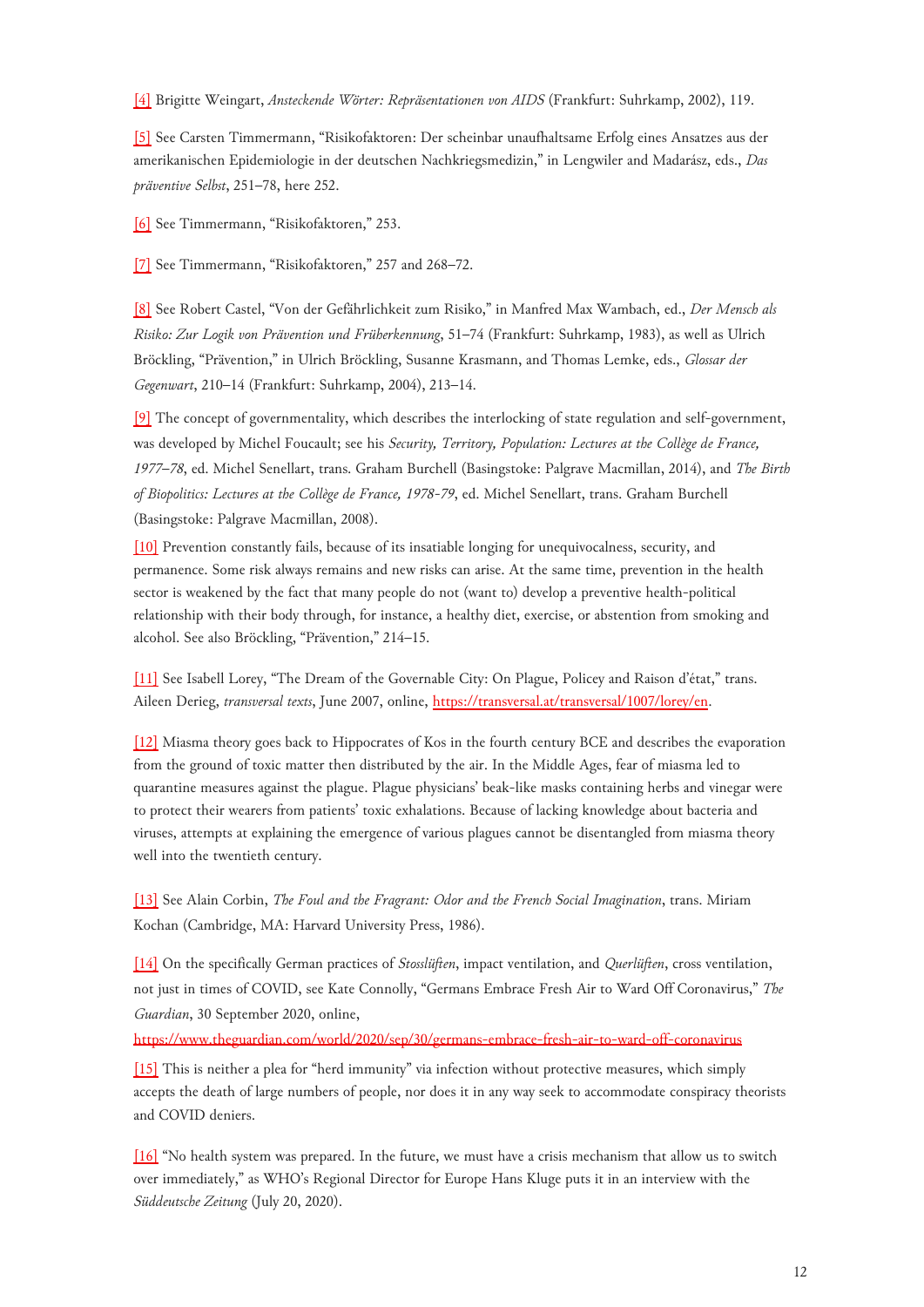<span id="page-12-0"></span>[\[17\]](#page-3-1) The legal rectification of these quickly issued directives is up to the judiciary along: a risky move for liberal democracy.

<span id="page-12-1"></span>[\[18\]](#page-3-2) Rob Wallace, Alex Liebman, Luis Fernando Chaves, and Rodrick Wallace, "COVID-19 and Circuits of Capital," in *transversal*, April 2020, online, [https://transversal.at/transversal/0420/wallace-etal/en.](https://transversal.at/transversal/0420/wallace-etal/en)

<span id="page-12-2"></span>[\[19\]](#page-3-3) Michael Hardt and Antonio Negri, *Empire* (Cambridge, MA: Harvard University Press, 2000), 289.

<span id="page-12-3"></span>[\[20\]](#page-4-0) Since the 1960s, the meaning of "logistics . . . has been expanded to refer to the management of the entire supply chain, encompassing design and ordering, production, transportation and warehousing, sales, redesign and reordering. . . . It is this shift in perspective that we refer to as the logistics revolution" (Edna Bonacich and Jake B. Wilson, *Getting the Goods: Ports, Labor, and the Logistics Revolution*, Ithaca, NY: Cornell University Press, 2008), 3.

<span id="page-12-4"></span>[\[21\]](#page-4-1) See Deborah Cowen, *The Deadly Life of Logistics: Mapping Violence in Global Trade* (Minneapolis, MN: University of Minnesota Press, 2014), 2–3.

<span id="page-12-5"></span>[\[22\]](#page-4-1) See Moritz Altenried, Manuela Bojadžijev, Leif Höfler, Sandro Mezzadra, and Mira Wills, "Migration, Arbeit, Logistik: Theoretische und historische Perspektiven," in Moritz Altenried et al, eds., *Logistische Grenzlandschaften: Das Regime mobiler Arbeit nach dem Sommer der Migration*, 15–41 (Münster: Unrast, 2017), 33–44. Nonetheless, the COVID pandemic has adversely affected worldwide container shipping and thus supply chains. Until late fall 2020, quarantine measures, border closures, and air travel restrictions led to about four hundred thousand sailors, primarily from the Philippines, India, and Indonesia, being "stranded" on container ships without being allowed to go ashore, because of, among other things, lacking medical care, expired visas, and, in some countries, closed consulates. Long international negotiations were required to facilitate crew changes during the pandemic; see Anna Reuß, "Matrosen auf viel zu langer Fahrt," *Süddeutsche Zeitung*, online, October 19, 2020, www.sueddeutsche.de/politik/corona-frachtschiffe-seeleute-1.5082781.

<span id="page-12-6"></span>[\[23\]](#page-4-1) Anna Tsing, "Supply Chains and the Human Condition," in: *Rethinking Marxism* 21, no. 2 (April 2009): 148-176, here 151; see also Sandro Mezzadra and Brett Neilson, *Border as Method, or, the Multiplication of Labor* (Durham, NC: Duke UP, 2013), 118–22.

<span id="page-12-7"></span>[\[24\]](#page-4-2) Wallace et al., "COVID-19 and Circuits of Capital."

<span id="page-12-8"></span>[\[25\]](#page-4-3) Wallace et al., "COVID-19 and Circuits of Capital; see also Alessandro Broglia and Christian Kapel, "[Changing Dietary Habits in a Changing World: Emerging Drivers for the Transmission of Foodborne](https://doi.org/10.1016/j.vetpar.2011.07.011) [Parasitic Zoonoses,](https://doi.org/10.1016/j.vetpar.2011.07.011)" *Veterinary Parasitology* 182, no. 1 (November 2011): 2–13.

<span id="page-12-9"></span>[\[26\]](#page-4-4) Wallace et. al., "COVID-19 and Circuits of Capital."

<span id="page-12-10"></span>[\[27\]](#page-5-0) Weeks before the fires in the refugee camp Moria on the Greek island of Lesbos in early September 2020, there were multiple successive fires in the Andalusian camp of Leve, near Huelva. Its inhabitants marched to the square in the center of town and camped there. Only then did the Spanish government have a new camp built to meet minimum standards of hygiene; see Sebastian Schoepp, "Seuchenherd Obstplantage," *Süddeutsche Zeitung*, online, 31 July 2020,

<https://www.sueddeutsche.de/politik/spanien-seuchenherd-obstplantage-1.4985126>

<span id="page-12-11"></span>[\[28\]](#page-5-1) Altenried et al., "Migration, Arbeit, Logistik," 17.

<span id="page-12-12"></span>[\[29\]](#page-5-1) See Altenried et al., "Migration, Arbeit, Logistik," 17.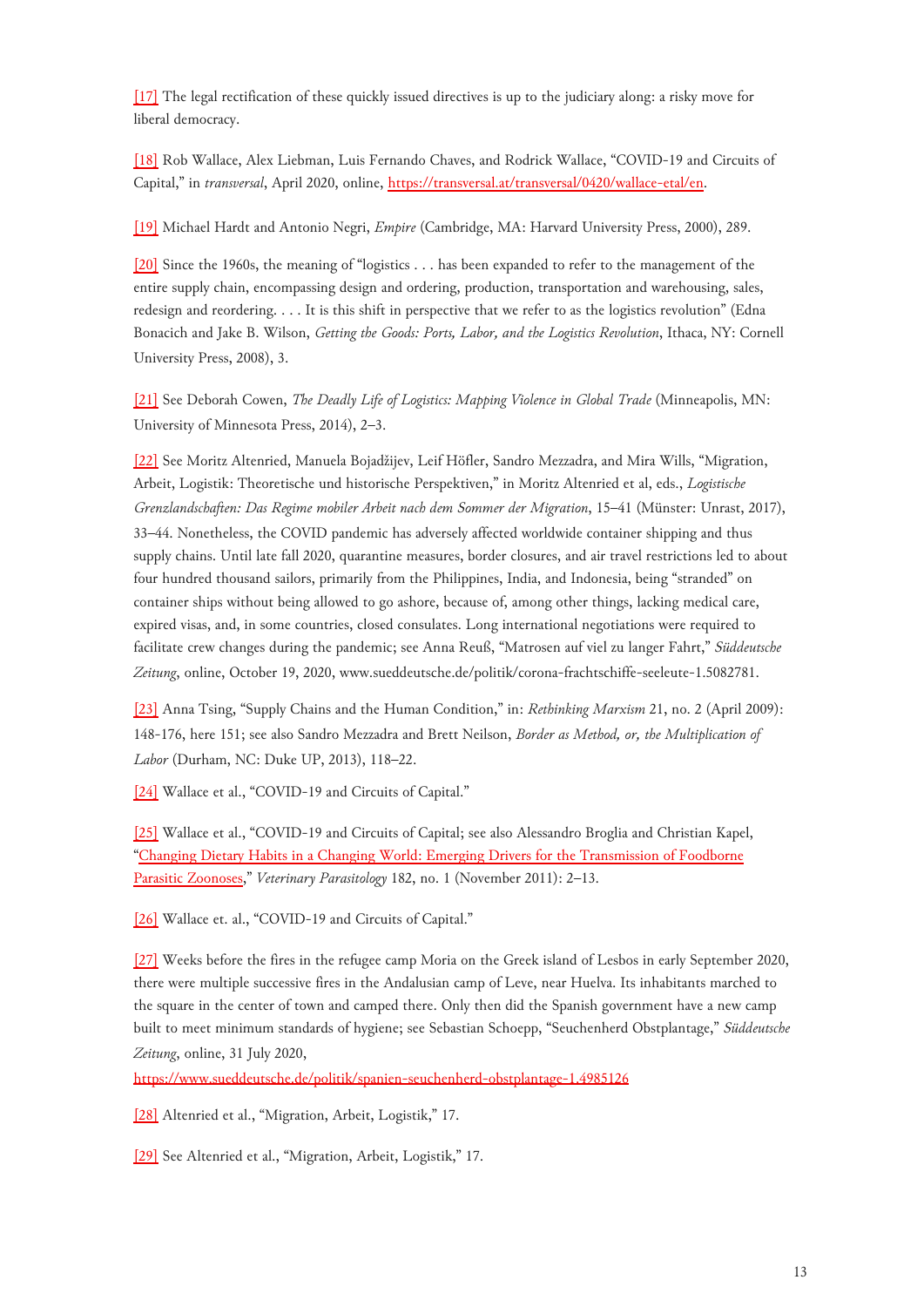<span id="page-13-0"></span>[\[30\]](#page-5-2) See the Reuters dispatch in *Süddeutsche Zeitung*: "So viel Börsengänge wie seit 20 Jahren nicht," online, 7 October 2020,

<https://www.sueddeutsche.de/wirtschaft/anleger-so-viele-boersengaenge-wie-seit-1980-nicht-1.5057294>

<span id="page-13-1"></span>[\[31\]](#page-5-3) For background, see the IMF's World Economic Outlook from October 2020, [https://www.imf.org/en/Publications/WEO/weo-database/2020/October.](https://www.imf.org/en/Publications/WEO/weo-database/2020/October)

<span id="page-13-2"></span>[\[32\]](#page-6-0) See the report compiled by the Bertelsmann-Stiftung in cooperation with Algorithm Watch, *Automated Decision-Making Systems in the COVID-19 Pandemic: A European Perspective*, online, September 1, 2020, https://algorithmwatch.org/wp-content/uploads/2020/08/ADM-systems-in-the-Covid-19-pandemic-Report-by-AW-BSt-Sept-2020 especially the introduction by Fabio Chiusi, 3–15.

<span id="page-13-3"></span>[\[33\]](#page-6-1) Chiusi, "Introduction," 4–5. As Chiusi notes (10), Apple and Google have modified their operating systems such that the signaling of "risk encounters" works even without installing a tracing app. Both companies declare that not location data is being collected, yet as late as July 2020, both requested users to turn on GPS.

<span id="page-13-4"></span>[\[34\]](#page-6-1) Freedom House, a US nonprofit, has noted the repressive application during the pandemic of laws allegedly intended to combat fake news. In at least thirteen countries, internet access was shut down at least temporarily. In at least thirty countries, surveillance measures were taken in direct partnership with telecom companies. In Hungary, for example, a man was arrested for "inciting panic" after he had called Viktor Orbán in a Facebook post a "cruel tyrant" for his COVID-policies. See Freedom House, *Democracy under Lockdown: The Impact of COVID-19 on the Global Struggle for Freedom*, online,

[https://freedomhouse.org/sites/default/files/2020-10/COVID-19\\_Special\\_Report\\_Final\\_.pdf.](https://freedomhouse.org/sites/default/files/2020-10/COVID-19_Special_Report_Final_.pdf) On the use of facial recognition software in China, Russia, India, or South Korea during the pandemic, see Chiusi, "Introduction," 5–6.

<span id="page-13-5"></span>[\[35\]](#page-6-1) GPS technology is far from safe and reliable. It only works outside; localization precision goes from five to twenty meters; and GPS signals are thrown off by large buildings, in bigger cities, and in bad weather like thunder and snow storms. See Chiusi, "Introduction," 12, as well as the overview of the literature by Isobel Braithwaite, Thomas Callender, Miriam Bullock, and Robert W. Aldridge, "Automated and Partly Automated Contact Tracing: A Systematic Review to Inform the Control of COVID-19," *Lancet Digital Health* 2020; 2: e607–21, August 19, 2020, doi.org/10.1016/S2589-7500(20)30184-9.

<span id="page-13-6"></span>[\[36\]](#page-6-1) See Chiusi, "Introduction," 6. Chiusi notes that anti-COVID wristbands are used to enforce quarantine orders and other restrictions primarily outside Europe, for instance in Singapore, Hongkong, Saudi-Arabia, Jordan, and the UAE.

<span id="page-13-7"></span>[\[37\]](#page-7-0) The EU's current recommendation concerning tracking apps and data privacy are online: "Digital solutions during the pandemic,"

[https://ec.europa.eu/info/live-work-travel-eu/coronavirus-response/digital-solutions-during-pandemic\\_en.](https://ec.europa.eu/info/live-work-travel-eu/coronavirus-response/digital-solutions-during-pandemic_en)

<span id="page-13-8"></span>[\[38\]](#page-7-1) Chiusi, "Introduction," 8.

<span id="page-13-9"></span>[\[39\]](#page-7-2) Facial recognition cameras have been sighted in the advertising billboards in London's Piccadilly Circus as well as in Manchester, Nottingham, and Birmingham. They have been used to place ads "to fit the age, sex, but also mood on the faces of passers-by"; see Bernd Graff, "Die Anonymität der Zebrafinken," *Süddeutsche Zeitung*, online, August 9, 2020,

[https://www.sueddeutsche.de/kultur/gesichtserkennung-die-anonymitaet-der-zebrafinken-1.4993828.](https://www.sueddeutsche.de/kultur/gesichtserkennung-die-anonymitaet-der-zebrafinken-1.4993828) Security reasons are usually cited for installing such cameras in shopping malls, museums, or sports stadiums; airports have long been hotspots for such devices.